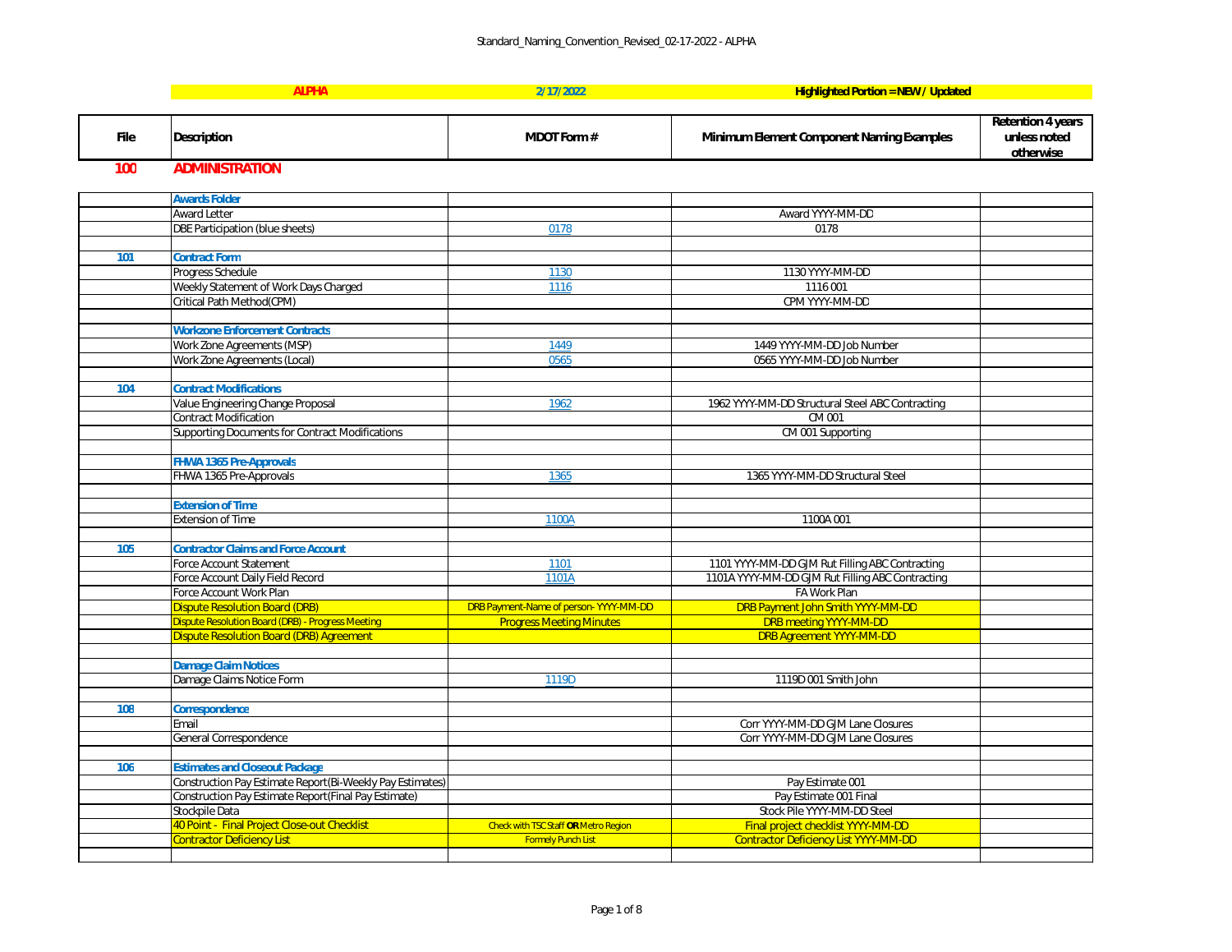|             |                                                            |                    |                                                  | <b>Retention 4 years</b>  |
|-------------|------------------------------------------------------------|--------------------|--------------------------------------------------|---------------------------|
| <b>File</b> | <b>Description</b>                                         | <b>MDOT Form #</b> | <b>Minimum Element Component Naming Examples</b> | unless noted<br>otherwise |
|             | <b>Closeout Documents</b>                                  |                    |                                                  |                           |
|             | Final Acceptance/Certification Report                      | 1120               | 1120                                             |                           |
|             | Final Estimate Package Memo                                | 1105               | 1105                                             |                           |
|             | Post Certification of Subcontract compliance (Copy)        | 1386               | 1386                                             |                           |
|             | Final 2124A                                                | 2124A              | 2124A Final ABC Contracting                      |                           |
|             | Final project voucher summary(Signed from CSD)             |                    | Final project voucher summary                    |                           |
|             | Office Technician Certificate                              |                    | Cert OT Last Name Expiration Date                |                           |
|             | Work Completion letter from contractor                     |                    | Work Completion Letter YYYY-MM-DD                |                           |
|             | Letter to File (LTF)                                       |                    | <b>LTF 001</b>                                   |                           |
|             |                                                            |                    |                                                  |                           |
|             | <b>Final Project Review/Engineer Certification</b>         |                    |                                                  |                           |
|             | Final Project Review Summary                               | 1147               | 1147                                             |                           |
|             | Engineer Certification/Final Project Reviews               | 1969               |                                                  |                           |
|             | <b>Contract/Related Documents Checklist</b>                |                    | 1969                                             |                           |
|             | Engineer Certification/Final Project Reviews               |                    |                                                  |                           |
|             | Construction Item/IDR Checklist                            | 1970               | 1970                                             |                           |
|             | Engineer Certification and Final Project Reviews-HMA Items | 1971               |                                                  |                           |
|             | Checklist                                                  |                    | 1971                                             |                           |
|             | <b>Engineer Certification and Final Project Reviews-</b>   |                    |                                                  |                           |
|             | <b>Material Review Checklist</b>                           | 1972               | 1972                                             |                           |
|             | Engineer Certification and Final Project Reviews-          |                    |                                                  |                           |
|             | Concrete Items Review Checklist                            | 1973               | 1973                                             |                           |
|             |                                                            |                    |                                                  |                           |
| 109         | <b>Preconstruction and Progress Meetings</b>               |                    |                                                  |                           |
|             | Damage Claim Program                                       |                    | Damage Claim Program                             |                           |
|             | Construction Safety Program                                |                    | <b>Construction Safety Program</b>               |                           |
|             | Work Area Lighting Plan                                    |                    | Work Area Lighting Plan                          |                           |
|             | Subcontractor's List                                       |                    | Subcontractor's List                             |                           |
|             | Emergency Contact List                                     |                    | <b>Emergency Contact List</b>                    |                           |
|             | <b>Meeting Minutes</b>                                     |                    | Meeting Minutes YYYY-MM-DD                       |                           |
|             | Internal Traffic Control Plan                              |                    | Internal Traffic Control Plan                    |                           |
|             | Post Construction Review Meeting Minutes                   |                    | PCRMM YYYY-MM-DD                                 |                           |
|             | <b>Preconstruction meeting minutes</b>                     |                    | Preconstruction meeting YYYY-MM-DD               |                           |
|             | <b>Progress Meeting Minutes</b>                            |                    | <b>Progress meeting YYYY-MM-DD</b>               |                           |
|             |                                                            |                    |                                                  |                           |
| 102         | <b>Sub-Contracts</b>                                       |                    |                                                  |                           |
|             | Subcontract - FED                                          | 1302-FED           | 1302-FED ABC Contracting                         |                           |
|             | Subcontract - State                                        | 1302-State         | 1302-State ABC Contracting                       |                           |
|             |                                                            |                    |                                                  |                           |
| 110         | <b>Utilities, Permits and Real Estate</b>                  |                    |                                                  |                           |
|             | Property Agreements and release                            |                    | Property Agreements & Release Smith John         |                           |
|             | <b>Construction Permit</b>                                 |                    | <b>Construction Permit</b>                       |                           |
|             | Miss Dig Document request                                  |                    | Miss Dig YYYY-MM-DD ABC Contracting              |                           |
|             | <b>EGLE - Notification of Intent to Renovate/Demolish</b>  | <b>EQP5661</b>     | EQP5661 Renovate YYYY-MM-DD                      |                           |
|             | EGLE - Notification of Intent to Renovate/Demolish         | <b>EQP5661</b>     | EQP5661 Demolish YYYY-MM-DD                      |                           |
|             | <b>Field Office Utilities</b>                              |                    | <b>Field Office Utilities YYYY-MM-DD</b>         |                           |
|             | <b>Power Company (Estimate cost to Contractor)</b>         |                    | Power Company YYYY-MM-DD Check #                 |                           |
|             |                                                            |                    |                                                  |                           |
| 107         | <b>Warranty Documentation</b>                              |                    |                                                  |                           |
|             | <b>Warranty Correspondence</b>                             |                    | Corr YYYY-MM-DD GJM Warranty                     |                           |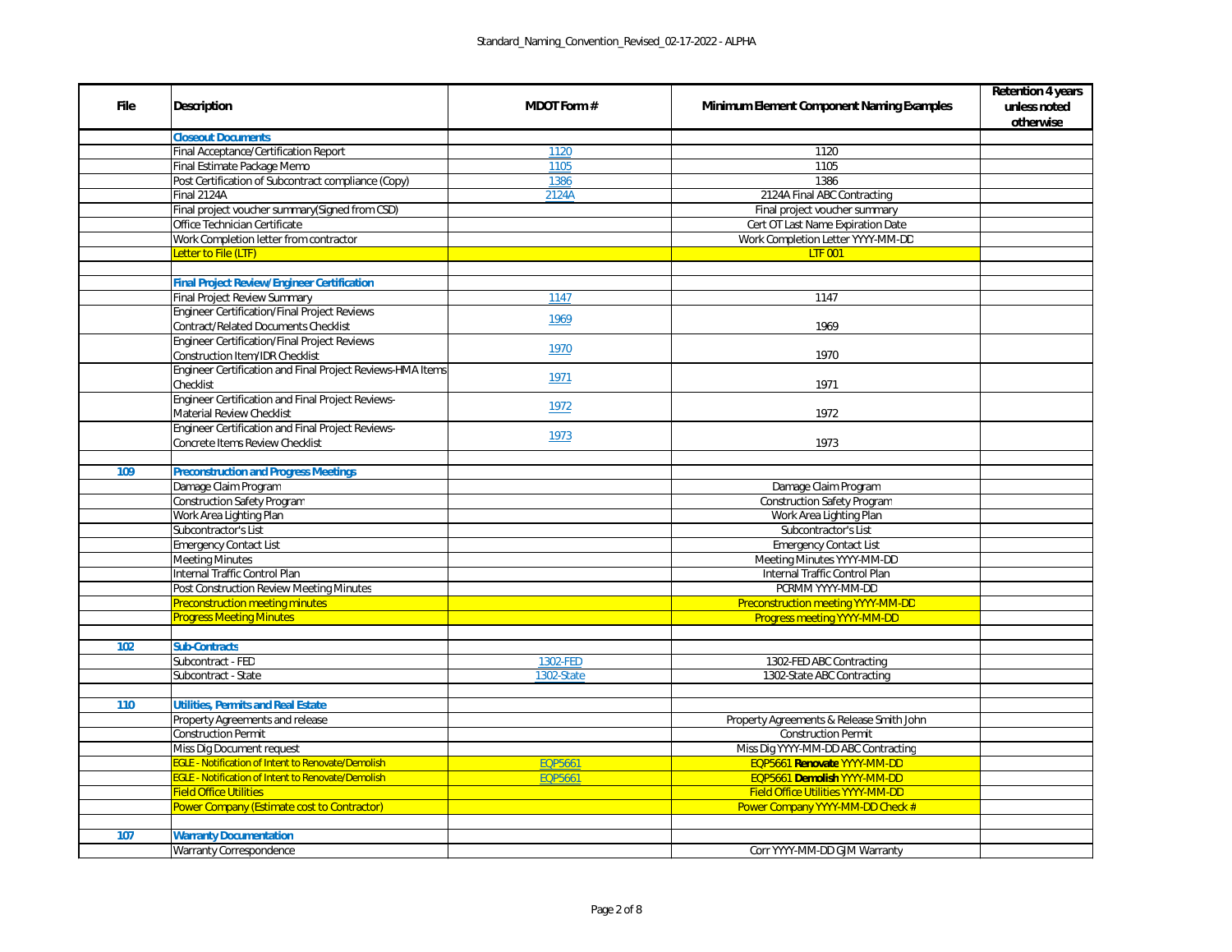| <b>File</b> | <b>Description</b>                            | <b>MDOT Form #</b>                                       | <b>Minimum Element Component Naming Examples</b> | <b>Retention 4 years</b><br>unless noted<br>otherwise |
|-------------|-----------------------------------------------|----------------------------------------------------------|--------------------------------------------------|-------------------------------------------------------|
|             | <b>Bridge</b>                                 | 1802                                                     | 1802 YYYY-MM-DD                                  |                                                       |
|             | HMA                                           | Series 1134                                              | 1134 YYYY-MM-DD                                  |                                                       |
|             | Initial Acceptance for Pavement Warranty Work | 1029                                                     | 1029 Route Contractor Date Accepted              |                                                       |
|             | Initial Acceptance for Bridge Warranty Work   | 1029A                                                    | 1029A Route Contractor Date Accepted             |                                                       |
|             | Concrete                                      | 1115, 1831, 1881, 1884, 1885                             | [Form Number] YYYY-MM-DD                         |                                                       |
|             | <b>CPM</b>                                    | <b>Series</b><br>1193,1184,1046,1048,1047,1893,1894,1946 | [Form Number] YYYY-MM-DD                         |                                                       |
|             |                                               |                                                          |                                                  |                                                       |
| 103         | <b>Work Orders</b>                            |                                                          |                                                  |                                                       |
|             | Notice of Non-Compliance with Contract        | 1165                                                     | 1165 YYYY-MM-DD                                  |                                                       |
|             | <b>Work Orders</b>                            | 1137                                                     | 1137 001 Drainage Changes                        |                                                       |

## **200 FIELD RECORDS**

| 203 | <b>Bases</b>                                               |                                   |                                                     |  |
|-----|------------------------------------------------------------|-----------------------------------|-----------------------------------------------------|--|
|     | Subbase                                                    |                                   | Subbase YYYY-MM-DD GJM                              |  |
|     | Aggregates                                                 |                                   | Agg Base YYYY-MM-DD GJM                             |  |
|     | Rubbilizing Portland Cement Concrete Pavement              |                                   | Rubblilize pavt YYYY-MM-DD GJM                      |  |
|     | <b>Geotextile for Base</b>                                 |                                   | Geotextile YYYY-MM-DD GJM                           |  |
|     | HMA Base Crushing and Shaping                              |                                   | Crush & Shape YYYY-MM-DD GJM                        |  |
|     | Subbase calculations                                       | Calc                              | Calc YYYY-MM-DD GJM Agg Base                        |  |
|     | Sketches and calculations                                  | Calc                              | Calc YYYY-MM-DD GJM (Name of item of work)          |  |
|     | <b>Grade Check</b>                                         | 1145                              | 1145 YYYY-MM-DD GJM Agg Base Sta 24+65 to 65+24     |  |
|     | Aggregate Scale check                                      |                                   | Scale check Producer Name YYYY-MM-DD                |  |
|     | <b>Aggregate Delivery Tickets</b>                          | Material Name-Date-Supplier-Pit # | 21AA YYYY-MM-DD supplier Name Pit #                 |  |
|     |                                                            |                                   |                                                     |  |
| 206 | <b>Concrete</b>                                            |                                   |                                                     |  |
|     | Inspector's Report of Concrete placed - Roadway            | 1174R                             | 1174R YYYY-MM-DD GJM                                |  |
|     | Inspector's Report of Concrete placed - Structure          | 1174S                             | 1174S YYYY-MM-DD GJM                                |  |
|     | <b>Coring Request</b>                                      | 500                               | 500 YYYY-MM-DD Sta 24+65 123145                     |  |
|     | Contractor's QC Test Reports (Air, slump, temp)            |                                   | Conc QC YYYY-MM-DD ABC Contracting                  |  |
|     | Load Transfer Assembly Inspection Worksheet                | 553                               | 0553 Supplier GJM                                   |  |
|     | <b>Ride Quality</b>                                        |                                   | Ride Quality YYYY-MM-DD US131 NB Sta 24+65 to 65+24 |  |
|     | Sketches and calculations                                  | Calc                              | Calc YYYY-MM-DD GJM Misc Concrete                   |  |
|     | <b>Concrete Delivery Tickets</b>                           | Conc Grade-Date-Supplier-Plant #  | 3500 YYYY-MM-DD supplier Name Plant #               |  |
|     |                                                            |                                   |                                                     |  |
| 209 | <b>Delivery Tickets (Miscellaneous)</b>                    |                                   | Material Name YYYY-MM-DD                            |  |
|     |                                                            |                                   |                                                     |  |
| 204 | <b>Drainage</b>                                            |                                   |                                                     |  |
|     | Pumpstations                                               |                                   | Pumpstation YYYY-MM-DD GJM                          |  |
|     | Drainage Items                                             |                                   | (Name of item of work) YYYY-MM-DD GJM               |  |
|     | <b>Sewers</b>                                              |                                   | (Name of item of work) YYYY-MM-DD GJM               |  |
|     | CPE, PPP and CPV Pipe Installation and Mandrel Testing     | 0555                              | 0555 YYYY-MM-DD                                     |  |
|     | <b>Results - Sewers</b>                                    |                                   |                                                     |  |
|     | CPE, PPP and CPV Pipe Installation and Mandrel Testing     | 0563                              | 0563 YYYY-MM-DD                                     |  |
|     | Results - Culverts                                         |                                   |                                                     |  |
|     | <b>Underdrains</b>                                         |                                   | (Name of item of work) YYYY-MM-DD GJM               |  |
|     | <b>Culverts</b>                                            |                                   | (Name of item of work) YYYY-MM-DD GJM               |  |
|     | <b>Grannular Material &amp; Fine Agg. Delivery Tickets</b> | Material Name-Date-Supplier-Pit # | Class II YYYY-MM-DD supplier Name Pit #             |  |
|     |                                                            |                                   |                                                     |  |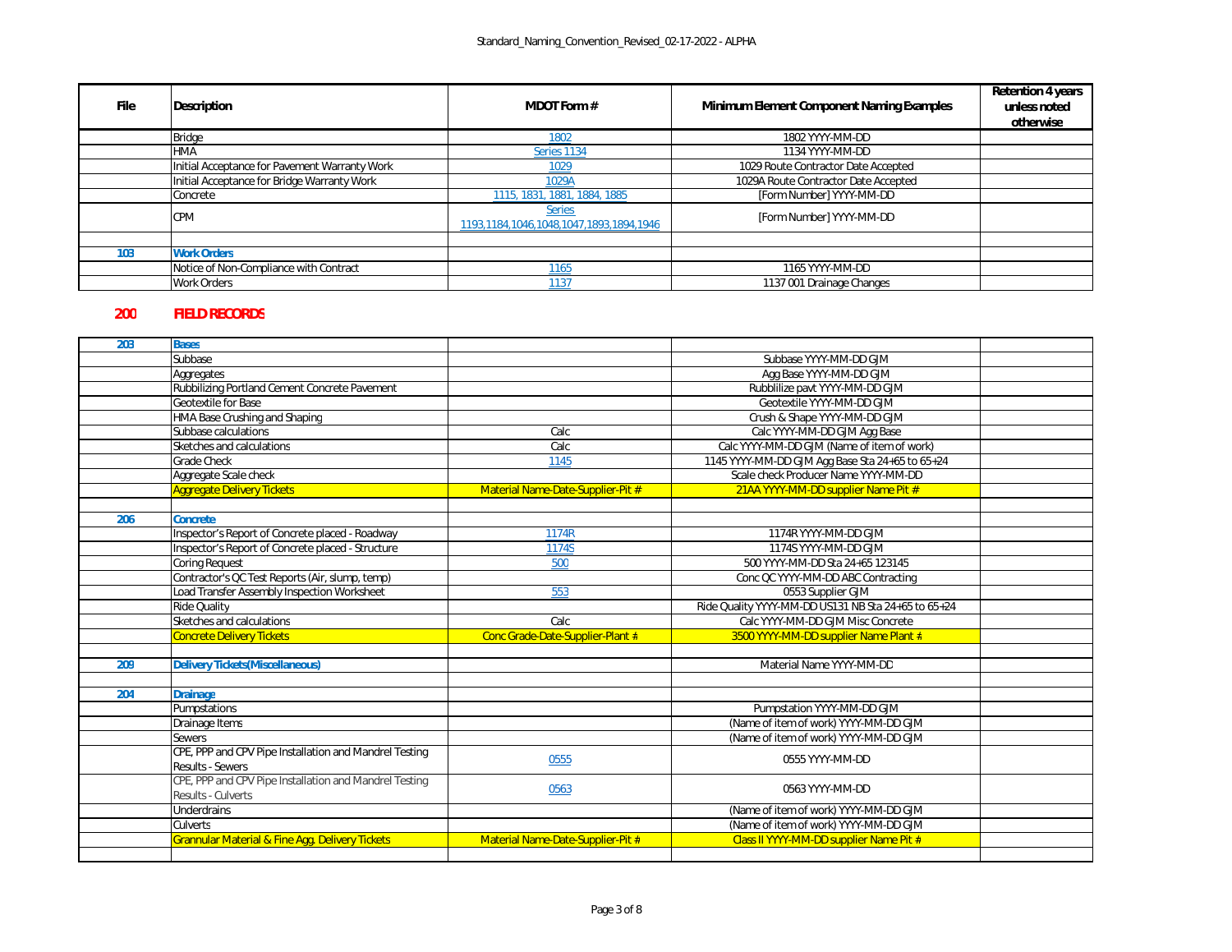| <b>File</b> | <b>Description</b>                                         | <b>MDOT Form #</b>                  | <b>Minimum Element Component Naming Examples</b>         | <b>Retention 4 years</b><br>unless noted<br>otherwise |
|-------------|------------------------------------------------------------|-------------------------------------|----------------------------------------------------------|-------------------------------------------------------|
| 202         | <b>Earthwork</b>                                           |                                     |                                                          |                                                       |
|             | <b>Grade Check</b>                                         | 1145                                | 1145 YYYY-MM-DD GJM Clay Grade                           |                                                       |
|             | <b>Record Of Soils Recommendations</b>                     | 583                                 | 0583 YYYY-MM-DD NB Sta 24+65 to 65+24                    |                                                       |
|             | <b>Grannular Material &amp; Fine Agg. Delivery Tickets</b> | Material Name-Date-Supplier-Pit #   | Class II YYYY-MM-DD supplier Name Pit #                  |                                                       |
|             | <b>Volume Sheets</b>                                       | 1198                                | 1198 YYYY-MM-DD GJM Sta 24+65 to 65+24                   |                                                       |
|             | Earth Work Data Sheet                                      | 1124                                | 1124 YYYY-MM-DD GJM Sta 24+65 to 65+24                   |                                                       |
|             | <b>Non-Hazardous Manifest</b>                              |                                     | Non-Haz Manifest YYYY-MM-DD                              |                                                       |
|             |                                                            |                                     |                                                          |                                                       |
| 205         | <b>Hot Mix Asphalt (HMA)</b>                               |                                     |                                                          |                                                       |
|             | HMA Crack Treatment QC Plan                                |                                     | HMA Crack Treatment QC Plan YYYY-MM-DD                   |                                                       |
|             | Surface Seal                                               |                                     | Surface Seal YYYY-MM-DD GJM Sta 24+65 to 65+24           |                                                       |
|             | Micro-surfacing                                            |                                     | Micro Surfacing YYYY-MM-DD GJM Sta 24+65 to 65+24        |                                                       |
|             | <b>Chip Seals</b>                                          |                                     | Chip Seal YYYY-MM-DD GJM Sta 24+65 to 65+24              |                                                       |
|             | <b>Slurry Seal</b>                                         |                                     | Slurry Seal YYYY-MM-DD GJM Sta 24+65 to 65+24            |                                                       |
|             | <b>HMA Delivery Tickets</b>                                |                                     | placed in paper file                                     |                                                       |
|             | Sketches and calculations                                  | Calc                                | Calc YYYY-MM-DD GJM HMA pavement                         |                                                       |
|             | <b>Ride Quality Plan</b>                                   |                                     | Ride Quality Plan YYYY-MM-DD US131 NB Sta 24+65 to 65+24 |                                                       |
|             | Longitudinal Joint Core Location Worksheet                 | 5621                                | 5621 YYYY-MM-DD Mix Type Lot 1 Sublot 2                  |                                                       |
|             | HMA Sample Identification                                  | 5622                                | 5622 YYYY-MM-DD Mix Type                                 |                                                       |
|             | Core Sample Identification Worksheet                       | 5623                                | 5623 YYYY-MM-DD Mix Type                                 |                                                       |
|             | Mainline Core Location Worksheet                           | 5624                                | 5624 YYYY-MM-DD Mix Type Lot 1 Sublot 2                  |                                                       |
|             | STA HMA Accumulation and Random Tonnage Worksheet          | 5625                                | 5625 YYYY-MM-DD Mix Type Lot 1 Sublot 2                  |                                                       |
|             | PWL HMA Accumulation and Random Tonnage Worksheet          | 5626                                | 5626 YYYY-MM-DD Mix Type Lot 1 Sublot 2                  |                                                       |
|             | <b>HMA Delivery Tickets</b>                                | Material Name-Date-Supplier-Plant # | 4E3 YYYY-MM-DD supplier Name Plant #                     |                                                       |
|             |                                                            |                                     |                                                          |                                                       |
| 200         | <b>Inspector's Daily Reports</b>                           |                                     |                                                          |                                                       |
|             | <b>IDR</b>                                                 |                                     | IDR YYYY-MM-DD GJM                                       |                                                       |
|             | IDR with Rev and Seq                                       |                                     | IDR YYYY-MM-DD GJM R1 S1                                 |                                                       |
|             |                                                            |                                     |                                                          |                                                       |
| 208         | <b>Miscellaneous</b>                                       |                                     |                                                          |                                                       |
|             | Permit To Place                                            | 1125                                | 1125 YYYY-MM-DD GJM ADA Ramp SW Johnson Rd               |                                                       |
|             | Fencing                                                    |                                     | (Name of item of work) YYYY-MM-DD GJM                    |                                                       |
|             | General Comps.                                             |                                     | (Name of item of work) YYYY-MM-DD GJM                    |                                                       |
|             | <b>Asbestos Report</b>                                     |                                     | <b>Asbestos Report</b>                                   |                                                       |
|             | <b>Field Inspection Report</b>                             | 0566                                | 0566 Material GJM                                        |                                                       |
|             | Area/Volume Survey Data                                    |                                     | YYYY-MM-DD GJM Name of Item Of Work                      |                                                       |
|             | Guardrail                                                  |                                     | (Name of item of work) YYYY-MM-DD GJM                    |                                                       |
|             | <b>Slope Restoration</b>                                   |                                     | (Name of item of work) YYYY-MM-DD GJM                    |                                                       |
|             | Sketches and Calcs                                         | Calc                                | Calc YYYY-MM-DD GJM (Name of item of work)               |                                                       |
|             | Permanent Traffic Signs                                    |                                     | (Name of item of work) YYYY-MM-DD GJM                    |                                                       |
|             | <b>Electrical Items</b>                                    |                                     | (Name of item of work) YYYY-MM-DD GJM                    |                                                       |
|             | <b>Vibration Monitoring Report</b>                         |                                     | Vibration Monitoring Report YYYY-MM-DD                   |                                                       |
|             | <b>Dust Monitoring Report</b>                              |                                     | <b>Dust Monitoring Report YYYY-MM-DD</b>                 |                                                       |
|             | <b>Noise Monitoring Report</b>                             |                                     | <b>Noise Monitoring Report YYYY-MM-DD</b>                |                                                       |
|             |                                                            |                                     |                                                          |                                                       |
| $202 - 1$   | <b>NPDES and SESC Reports</b>                              |                                     |                                                          |                                                       |
|             |                                                            | 1126                                | 1126 001 YYYY-MM-DD GJM                                  |                                                       |
|             | NPDES and SESC Reports<br><b>Environmental Permits</b>     |                                     | Permit Name                                              |                                                       |
|             |                                                            |                                     |                                                          |                                                       |
|             | Notice of Termination(NOT)                                 |                                     | <b>NOT</b>                                               |                                                       |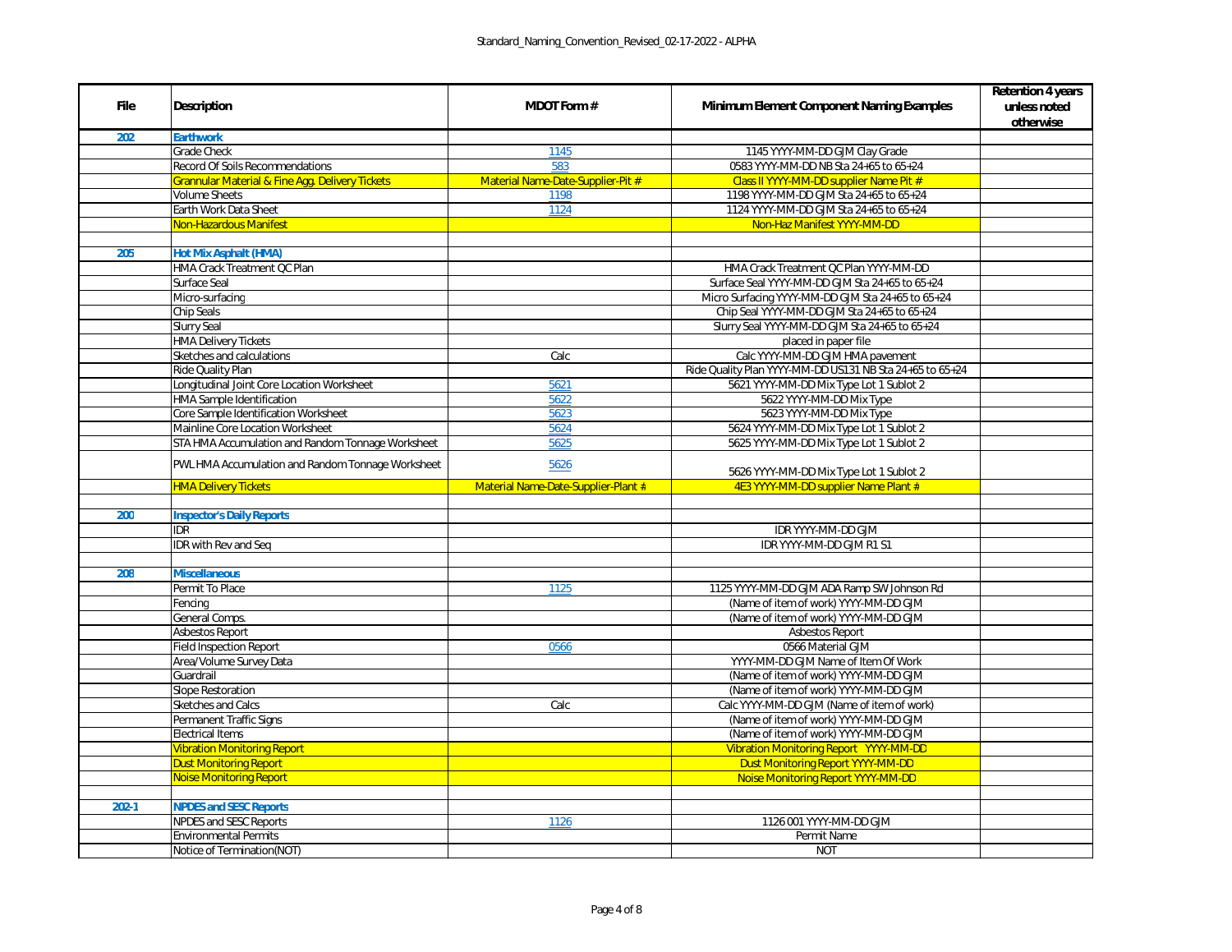|                 | <b>Retention 4 years</b> |
|-----------------|--------------------------|
| kamples         | unless noted             |
|                 | otherwise                |
|                 |                          |
|                 |                          |
|                 |                          |
| n Casting       |                          |
| $\overline{01}$ |                          |
|                 |                          |
|                 |                          |
|                 |                          |
|                 |                          |
|                 |                          |
| <b>pproved</b>  |                          |
| $\overline{of}$ |                          |
| Rejected        |                          |
| Pending         |                          |
|                 |                          |
|                 |                          |
|                 |                          |
|                 |                          |
|                 |                          |
|                 |                          |
|                 |                          |
|                 |                          |
|                 |                          |
|                 |                          |
|                 |                          |
| $\overline{5}$  |                          |
| 5               |                          |
|                 |                          |
| $rac{5}{24}$    |                          |
|                 |                          |
|                 |                          |
| ure             |                          |
| vork)           |                          |
| vork)           |                          |
|                 |                          |
|                 |                          |
| <u>vork)</u>    |                          |
| vork)           |                          |
| vork)           |                          |
|                 |                          |
|                 |                          |
|                 |                          |
| vork)           |                          |
|                 |                          |
|                 |                          |
|                 |                          |
|                 |                          |
|                 |                          |
| vork)           |                          |

| <b>File</b> | <b>Description</b>                                                                 | <b>MDOT Form #</b> | <b>Minimum Element Component Naming Examples</b>                                                  |
|-------------|------------------------------------------------------------------------------------|--------------------|---------------------------------------------------------------------------------------------------|
|             | Notice of Completion(NOC)                                                          |                    | <b>NOC</b>                                                                                        |
|             |                                                                                    |                    |                                                                                                   |
| $200-1$     | <b>Photographs &amp; Videos</b>                                                    |                    |                                                                                                   |
|             | Photo                                                                              |                    | Photo YYYY-MM-DD GJM Station 24+65 Broken Casting                                                 |
|             | <b>Video</b>                                                                       |                    | (Name of Item of work) YYYY-MM-DD 001                                                             |
|             |                                                                                    |                    |                                                                                                   |
| $201-1$     | <b>Request For Information(RFI)</b>                                                |                    |                                                                                                   |
|             | <b>Request For Information(RFI)</b>                                                | 5636               | 5636 YYYY-MM-DD                                                                                   |
|             |                                                                                    |                    |                                                                                                   |
| 201         | <b>Shop Drawing and submittals</b>                                                 |                    |                                                                                                   |
|             | Approved                                                                           | SD                 | SD 001 YYYY-MM-DD Structure Steel Retrofit Approved<br>SD 001 YYYY-MM-DD Structure Steel Retrofit |
|             | <b>Original Comments</b>                                                           | <b>SD</b>          |                                                                                                   |
|             | Rejected                                                                           | SD                 | SD 001 YYYY-MM-DD Structure Steel Retrofit Rejected                                               |
|             | Review in Progress                                                                 | SD                 | SD 001 YYYY-MM-DD Structure Steel Retrofit Pending                                                |
| 207         | <b>Structure</b>                                                                   |                    |                                                                                                   |
|             | <b>Bridge Decks Concrete Depth Measurements</b>                                    | 1131               | 1131 YYYY-MM-DD GJM B01 Wet                                                                       |
|             | <b>Bridge Reinforcing Computations</b>                                             | 1138               | 1138 YYYY-MM-DD GJM S02                                                                           |
|             | Foundation Piling Record (LRFD)                                                    | 1161(L)            | 1161 YYYY-MM-DD GJM S02 Abut A                                                                    |
|             | Pile Driving Table                                                                 | 1157A              | 1157A YYYY-MM-DD GJM S02 Abut A                                                                   |
|             | <b>Structure - Clearance Measurements</b>                                          | 1190               | 1190 YYYY-MM-DD GJM US131 S02                                                                     |
|             | <b>Structure Painting forms</b>                                                    | 1941               | 1941 YYYY-MM-DD GJM S02                                                                           |
|             | <b>Test Pile Record</b>                                                            | 1157               | 1157 YYYY-MM-DD GJM S02                                                                           |
|             | Test Pile Records, LRFD                                                            | 1157L              | 1157L YYYY-MM-DD GJM S02                                                                          |
|             | Drilled Shaft Inspection Records for Highway Signs                                 | 1988               | 1988 YYYY-MM-DD GJM S02                                                                           |
|             | Drilled Shaft Concrete Volume Plot                                                 | 393                | 0393 YYYY-MM-DD GJM Truss Sta 24+65                                                               |
|             | Drilled Shaft Excavation/concrete placement for bridges                            | 1448               | 1448 YYYY-MM-DD GJM Truss Sta 24+65                                                               |
|             | Drilled Shaft Concrete Volume Plot                                                 | 393                | 0393 YYYY-MM-DD GJM Truss Sta 24+65                                                               |
|             | Micropile Installation Record                                                      | 1989               | 1989 YYYY-MM-DD GJM B01 Abut A Pile 24                                                            |
|             | Cofferdam Installation, Piling Placement, and Tremie Pour<br>Inspector's Checklist | 1990               | 1990 YYYY-MM-DD GJM B01 Abut A                                                                    |
|             | Permit To Place                                                                    | 1125               | 1125 YYYY-MM-DD GJM B01 Superstructure                                                            |
|             | Sheet Piling and Cofferdams                                                        | Calc               | Calc YYYY-MM-DD GJM (Name of item of work)                                                        |
|             | <b>Precast Concrete Beams</b>                                                      | Calc               | Calc YYYY-MM-DD GJM (Name of item of work)                                                        |
|             | Mechanically Stablized earth retaining wall system checklist                       | 1447               | 1447 YYYY-MM-DD                                                                                   |
|             | <b>Hydrodemolition Documents</b>                                                   | Calc               | Calc YYYY-MM-DD GJM (Name of item of work)                                                        |
|             | Waterproofing                                                                      | Calc               | Calc YYYY-MM-DD GJM (Name of item of work)                                                        |
|             | <b>Waste Profile Forms</b>                                                         | Calc               | Calc YYYY-MM-DD GJM (Name of item of work)                                                        |
|             | <b>Bridge Deck Check List</b>                                                      | 2082               | 2082 YYYY-MM-DD GJM B01                                                                           |
|             | Bridge Deck overlay Check List                                                     | 2083               | 2083 YYYY-MM-DD GJM B01                                                                           |
|             | <b>Bridge Painting Check List</b>                                                  | 2081               | 2081 YYYY-MM-DD GJM B01                                                                           |
|             | <b>Sketches and Calculations</b>                                                   | Calc               | Calc YYYY-MM-DD GJM (Name of item of work)                                                        |
|             | <b>PH Control Plan</b>                                                             |                    | PH control Plan YYYY-MM-DD                                                                        |
|             |                                                                                    |                    |                                                                                                   |
| $201 - 2$   | <b>Survey</b>                                                                      |                    |                                                                                                   |
|             | Contractor Staking Quality Control Plan                                            |                    | CSQCP YYYY-MM-DD                                                                                  |
|             | <b>Staking Request</b>                                                             | 5300               | 5300 YYYY-MM-DD                                                                                   |
|             | <b>As-constructed Earth Work Calcs</b>                                             | Calc               | Calc YYYY-MM-DD GJM (Name of item of work)                                                        |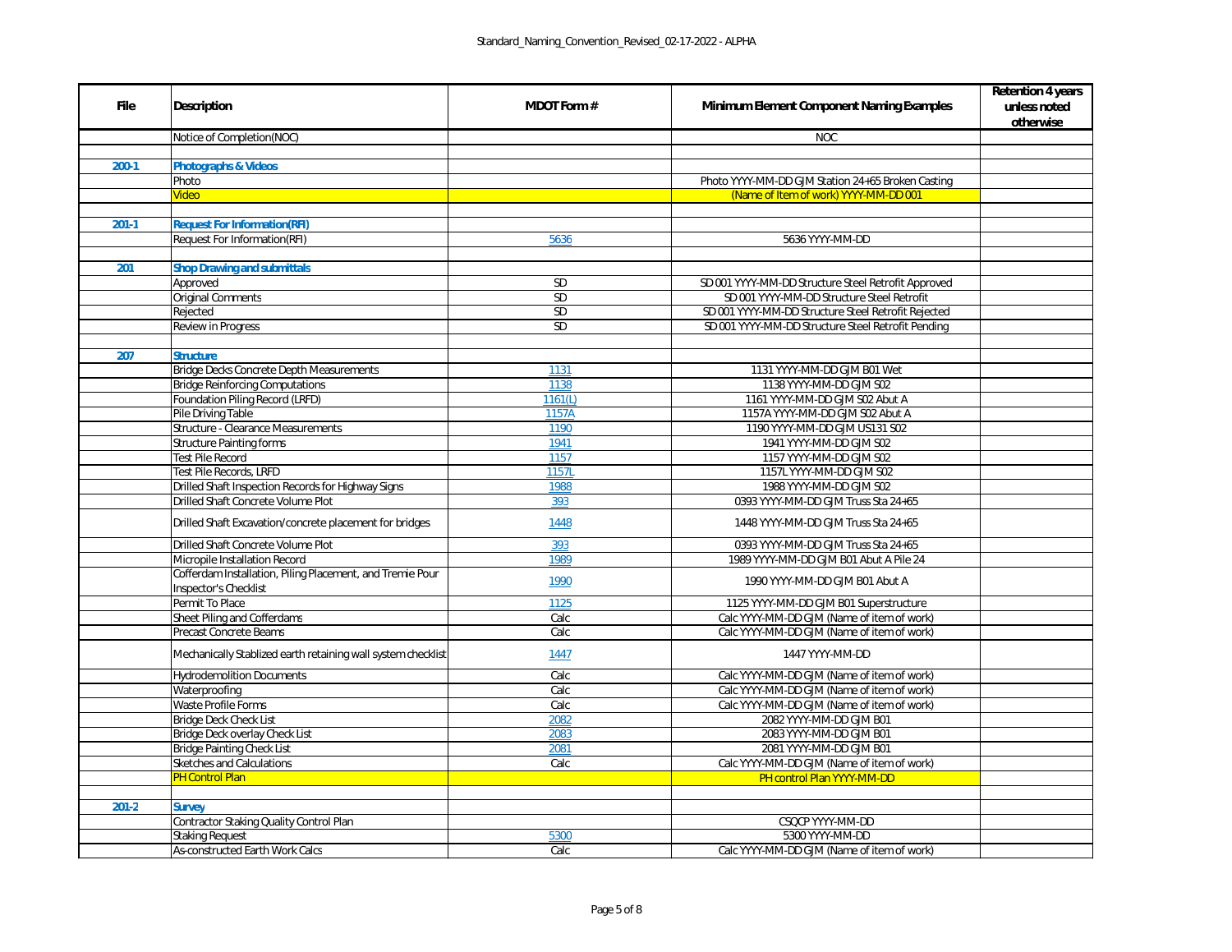| <b>File</b> | <b>Description</b>                                                   | <b>MDOT Form #</b> | <b>Minimum Element Component Naming Examples</b> | <b>Retention 4 years</b><br>unless noted<br>otherwise |
|-------------|----------------------------------------------------------------------|--------------------|--------------------------------------------------|-------------------------------------------------------|
|             | Cross-Sections                                                       | Calc               | Calc YYYY-MM-DD GJM (Name of item of work)       |                                                       |
|             |                                                                      |                    |                                                  |                                                       |
| $208-1$     | Traffic                                                              |                    |                                                  |                                                       |
|             | Inspector's Checklist For Inspection for Solar Boards                | 1013S              | 1013S YYYY-MM-DD GJM                             |                                                       |
|             | MDOT Lane Closure Notification/Request Form                          | 0561               | 0561 Route - Request # GJM                       |                                                       |
|             | <b>Mobility Report</b>                                               | 1998               | 1998 YYYY-MM-DD GJM                              |                                                       |
|             | Pavement Marking Material Verification Checklist                     | 1585               | 1585 YYYY-MM-DD GJM                              |                                                       |
|             | Drilled Shaft Inspection Record for Highway signs,<br>Luminaires, TS | 1988               | 1988 YYYY-MM-DD GJM Truss Sta 24+65              |                                                       |
|             | Work Zone Audit Report                                               | 397                | 0397 YYYY-MM-DD GJM                              |                                                       |
|             | Traffic Control Report Form                                          | 1996               | 1996 YYYY-MM-DD GJM                              |                                                       |
|             | Traffic Advisories                                                   | Document           | (Name of advisory) YYYY-MM-DD GJM                |                                                       |
|             | <b>Contractor Daily Report Of Traffic Control Devices</b>            |                    | <b>Cont Insp Traffic Device YYYY-MM-DD</b>       |                                                       |
|             | <b>Temporary Traffic Control Plan for Life Cycle Cost Analysis</b>   | <b>Form 5615</b>   | 5615 YYYY-MM-DD                                  |                                                       |

## **300 MATERIAL TESTING**

| 303     | <b>Bases</b>                                           |                                 |                                                     |           |
|---------|--------------------------------------------------------|---------------------------------|-----------------------------------------------------|-----------|
|         | Aggregate Inspection Daily Report                      | 1900                            | 1900 001                                            | Permanent |
|         | Independent Assurance Test                             | 504                             | 0504 YYYY-MM-DD GJM                                 | Permanent |
|         | Mechanical Analysis Report                             | 1901                            | 1901 001                                            | Permanent |
|         |                                                        |                                 |                                                     |           |
| 306     | <b>Concrete</b>                                        |                                 |                                                     |           |
|         | Concrete Plant Equipment Inspection Report             | 580                             | 0580 YYYY-MM-DD GJM XYZ Supplier Plant 1            | Permanent |
|         | Concrete Plant Inspection                              | 0580A                           | 0580A YYYY-MM-DD GJM XYZ Supplier Plant 1           | Permanent |
|         | Concrete Proportioning Plant Report                    | 1174                            | 1174 YYYY-MM-DD GJM XYZ Supplier Plant 1            | Permanent |
|         | Concrete Quality Assurance Plan                        |                                 | Conc QA Plan YYYY-MM-DD                             | Permanent |
|         | Concrete Quality Control Plan                          |                                 | Conc QC Plan YYYY-MM-DD                             | Permanent |
|         | Mix Design Review Checklist                            | 2000                            | 2000 YYYY MM DD GJM XYZ Supplier Plant 1            | Permanent |
|         | Scale Check (from Contractor/Supplier)                 |                                 | Scale check Superior M102 YYYY-MM-DD                | Permanent |
|         | <b>NRMCA Certification</b>                             |                                 | NRMCA Superior M102 YYYY-MM-DD                      | Permanent |
|         | Independent Assurance Test                             | 503                             | 0503 YYYY-MM-DD GJM                                 | Permanent |
|         | <b>JMF Concrete Field Communication</b>                | 1976                            | 1976 YYYY-MM-DD GJM XYZ Supplier Plant 1            | Permanent |
|         | Pavement Core Record                                   | 502                             | 0502 YYYY-MM-DD GJM Sta 24+65                       | Permanent |
|         | Weekly Summary Of Cert. Concrete/Comm. Central-Transit | 1155                            | 1155 YYYY-MM-DD CC152                               | Permanent |
|         | <b>Pre-production Meeting Minutes</b>                  |                                 | <b>Pre-production Meeting Minutes</b>               | Permanent |
|         | PWL spread sheets                                      |                                 | (Name of item of work) YYYY-MM-DD GJM               | Permanent |
|         | <b>Concrete Mobile Mixer Calibration Certification</b> |                                 | Mobile Mixer Calibration Cert YYYY-MM-DD Contractor | Permanent |
|         | <b>Shotcrete Test Panel Evaluation</b>                 |                                 | <b>Material Contractor Name YYYY-MM-DD</b>          | Permanent |
|         |                                                        |                                 |                                                     |           |
| $306-1$ | <b>Concrete Cylinder Break</b>                         |                                 |                                                     |           |
|         | Concrete Cylinder Break (QA)                           | 1999                            | 1999 YYYY-MM-DD GJM B01                             | Permanent |
|         | Report Of Modulus Of Rupture (QA)                      | 1160                            | 1160 YYYY-MM-DD GJM Concrete Pavement 24+65         | Permanent |
|         | Concrete QC Cylinder 28 Day Break                      | From contractor OR testing firm | Conc QC Break YYYY-MM-DD Contractor GJM             | Permanent |
|         | Concrete QC Early Break - QC Beam/Cylinder             | From contractor OR testing firm | Conc QC Early Break YYYY-MM-DD Contractor GJM       | Permanent |
|         |                                                        |                                 |                                                     |           |
| 301     | <b>Density</b>                                         |                                 |                                                     |           |
|         | Independent Assurance Test                             | 509                             | 0509 YYYY-MM-DD GJM                                 | Permanent |
|         | Moisture and Density Determination of Soils            | 0582-B                          | 0582-B YYYY-MM-DD GJM                               | Permanent |
|         | <b>Record of Density Retests</b>                       | 0582-A                          | 0582-A YYYY-MM-DD GJM                               | Permanent |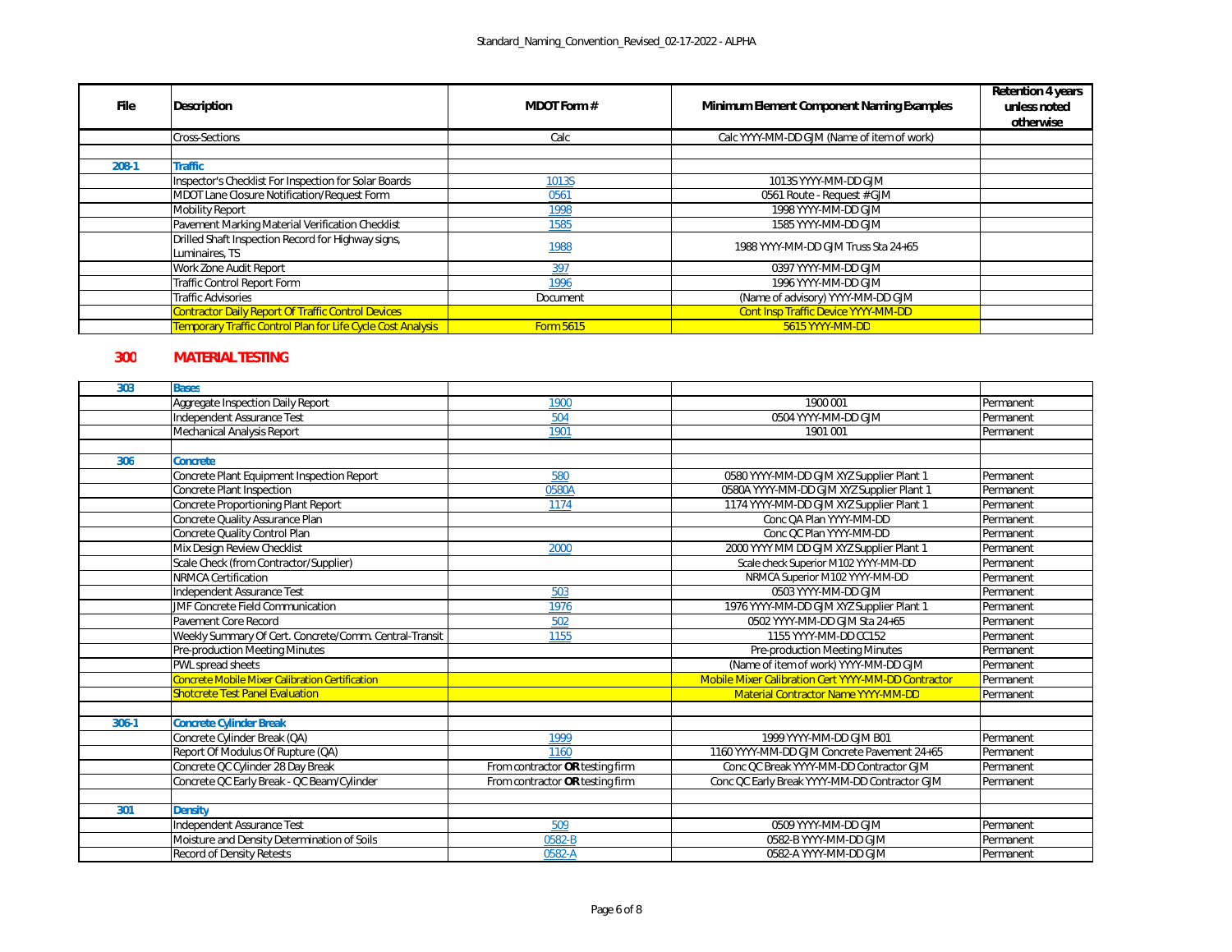|             |                                                                          |                                                    |                                                  | <b>Retention 4 years</b> |
|-------------|--------------------------------------------------------------------------|----------------------------------------------------|--------------------------------------------------|--------------------------|
| <b>File</b> | <b>Description</b>                                                       | <b>MDOT Form #</b>                                 | <b>Minimum Element Component Naming Examples</b> | unless noted             |
|             |                                                                          |                                                    |                                                  | otherwise                |
| 304         | <b>Drainage</b>                                                          |                                                    |                                                  |                          |
|             | <b>Field Report For Concrete Pipe</b>                                    | 1920                                               | 1920 YYYY-MM-DD GJM 36 inch                      | Permanent                |
|             | Field Report For Precast Drainage Items                                  | 1920A                                              | 1920A YYYY-MM-DD GJM 60 inch Structure           | Permanent                |
|             |                                                                          |                                                    |                                                  |                          |
| 305         | <b>Hot Mix Asphalt (HMA)</b>                                             |                                                    |                                                  |                          |
|             | Daily Report of Bituminous Plant Inspection                              | 1903                                               | 1903 YYYY-MM-DD GJM XYZ Supplier Plant 1         | Permanent                |
|             | Contractor's Quality Control Tests for PWL                               | 1903-C                                             | 1903C YYYY-MM-DD PWL 5E1 Lot 1 Sublot 2          | Permanent                |
|             | Contractor's Quality Control Tests for STA                               |                                                    | 1903C YYYY-MM-DD 5E1 STA 3                       | Permanent                |
|             |                                                                          | 1903-C                                             | 587 HMA QA Plan                                  |                          |
|             | HMA Quality Assurance Plan                                               | 587                                                |                                                  | Permanent                |
|             | HMA Quality Control Plan                                                 |                                                    | HMA QC Plan                                      | Permanent                |
|             | Independent Assurance Test                                               | 1842                                               | 1842                                             | Permanent                |
|             | Job Mix Formula (JMF) Bituminous Field Communication                     | 1911                                               | 1911 5E3 123145                                  | Permanent                |
|             | Report of Compacted Bituminous Mixture Core Density &<br>Percent for PWL | 1907                                               | 1907 YYYY-MM-DD PWL 5E1 Lot 1 Sublot 2           | Permanent                |
|             | Report of Compacted Bituminous Mixture Core Density &<br>Percent for STA | 1907                                               | 1907 YYYY-MM-DD 5E1 STA 3                        | Permanent                |
|             | Report of Compacted Bituminous Mixture Core Density &<br>Percent         | 1907J                                              | 1907J YYYY-MM-DD Lot 1 Sublot 2 123145           | Permanent                |
|             | Report of Quality Assurance Testing for PWL                              | 1903-B                                             | 1903B YYYY-MM-DD PWL 5E1 Lot 1 Sublot 2          | Permanent                |
|             | Report of Quality Assurance Testing for STA                              | 1903-B                                             | 1903B YYYY-MM-DD 5E1 STA 3                       | Permanent                |
|             | Cold Milling Plan                                                        |                                                    | Cold Milling QC Plan                             | Permanent                |
|             | <b>Pre-production Meeting Minutes</b>                                    |                                                    | <b>Pre-production Meeting Minutes</b>            | Permanent                |
|             | PWL spreadsheet                                                          |                                                    | (Name of item of work) YYYY-MM-DD GJM            | Permanent                |
|             | <b>Sample Identification (Daily Asphalt Binder Sample)</b>               | 1923B                                              | 1923B YYYY-MM-DD 5E1                             | Permanent                |
|             |                                                                          |                                                    |                                                  |                          |
| 309         | <b>Material Certifications</b>                                           |                                                    |                                                  |                          |
|             | Shipment Of Tested Stock Report                                          | 1922                                               | 1922 001                                         | Permanent                |
|             | <b>Material Certifications</b>                                           | Cert                                               | <b>Cert 001</b>                                  | Permanent                |
|             | <b>Transfer Of Tested Materials Report</b>                               | 1178                                               | 1178 001 Material Name                           | Permanent                |
|             | <b>Test Report</b>                                                       | <b>Test</b>                                        | <b>Test 001</b>                                  | Permanent                |
|             |                                                                          |                                                    |                                                  |                          |
| 300         | <b>Material Source List</b>                                              |                                                    |                                                  |                          |
|             | <b>Material Source List</b>                                              | 501                                                | 0501 001                                         | Permanent                |
|             |                                                                          |                                                    |                                                  |                          |
| 308         | <b>Miscellaneous</b>                                                     |                                                    |                                                  |                          |
|             | <b>Report of Test</b>                                                    | <b>Test</b>                                        | <b>Test 001</b>                                  | Permanent                |
|             | <b>Adhesive Anchoring System Proof Test</b>                              | 1928                                               | 1928 Adhesive Name YYYY-MM-DD                    | Permanent                |
|             |                                                                          |                                                    |                                                  |                          |
| 307         | <b>Structure</b>                                                         |                                                    |                                                  |                          |
|             | LRFD Pile and Driving Equipment Data                                     | 1956                                               | 1956 YYYY-MM-DD GJM S02                          | Permanent                |
|             | Magnetic Particle Inspection Report                                      | 0538-A                                             | 0538A YYYY-MM-DD GJM B04 Beam A Diaphram 1       | Permanent                |
|             | <b>Report Of Ultrasonic Examination Of Welds</b>                         | 0538-B                                             | 0538B YYYY-MM-DD GJM B04 Beam A Diaphram 1       | Permanent                |
|             | <b>Structure Foundation Inspection</b>                                   | 579                                                | 0579 YYYY-MM-DD GJM S02 Pier 2                   | Permanent                |
|             | <b>Welding Plan</b>                                                      | 395                                                | 0395 123145                                      | Permanent                |
|             | Welder Qualification Field Data Report Form 1929                         | Form 1929 Name (Last First) Position Type Exp Date | 1929 Smith John 1F SMAW YYYY-MM-DD               | Permanent                |
|             | Welder Qualification Test Report Form 0396                               | Form 0396 Name (Last First) Position Type Exp Date | 0396 Smith John 1F SMAW YYYY-MM-DD               | Permanent                |
|             | Welder Certification Test Report Form 5620                               | Form 5620 Name (Last First) Position Type Exp Date | 5620 Smith John 1F SMAW YYYY-MM-DD               | Permanent                |
|             | Welder Certification General Information Form 5618                       | Form 5618 Date Testing Agency                      | 5618 YYYY-MM-DD AAAA Testing                     | Permanent                |
|             |                                                                          |                                                    |                                                  |                          |